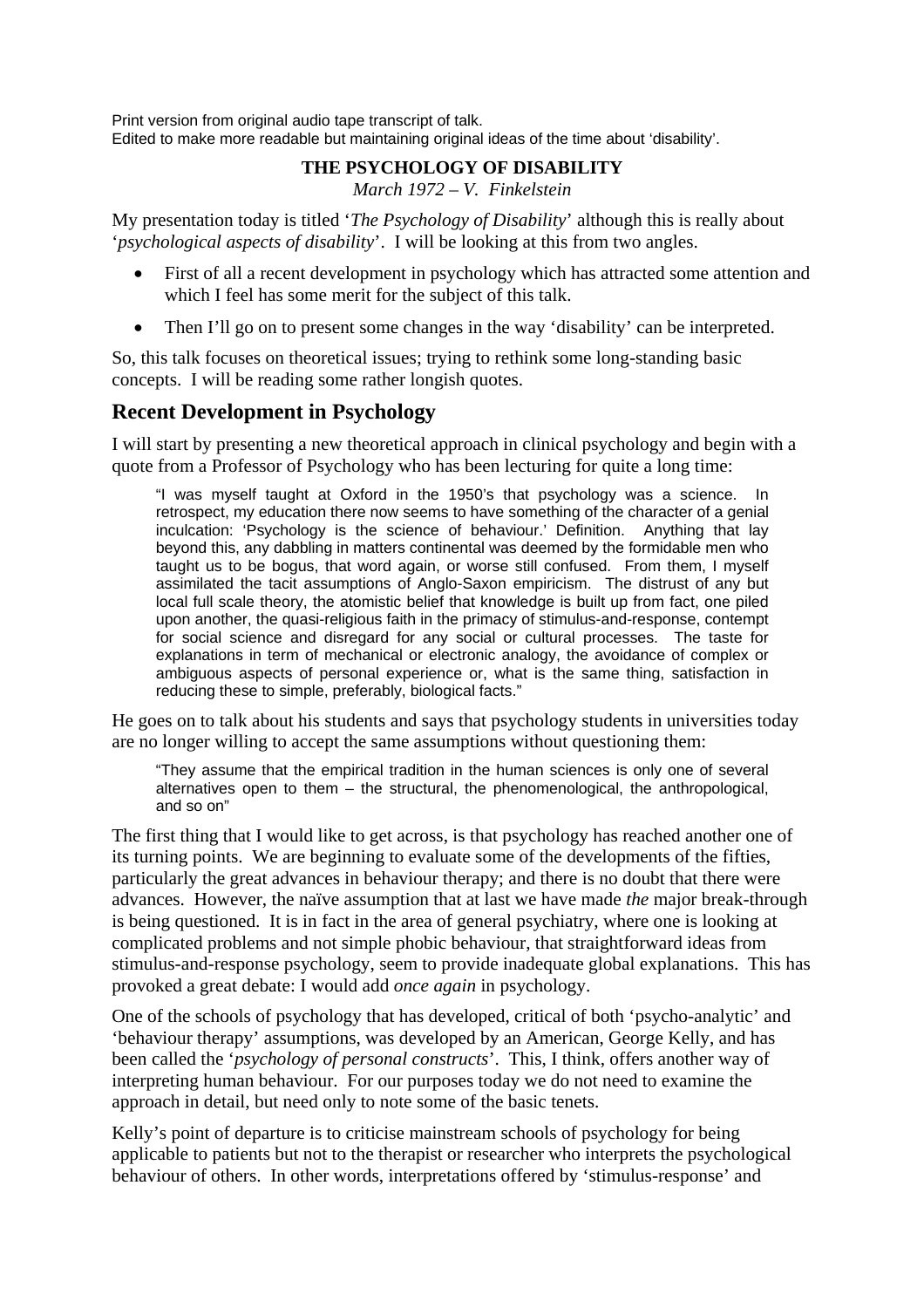'learning' theories are not self-reflexive – the theories do not apply equally to the behaviour of patient and therapist or researcher. He dealt with this problem by proposing a philosophical scheme which he called '*constructive alternativism*'.

You will have noticed, in the quote above, the students do not say the 'empirical approach' is wrong. They only assert that this is but one approach amongst many. In some circumstances the empirical approach may be effective, but it is not *always* appropriate. This criticism has been aimed at 'stimulus-response' based therapies. In phobic behaviour, for example when somebody is afraid of snakes, behaviour therapy with 'desensitisation' techniques may be appropriate and effective. But learning theory techniques directed at undifferentiated behaviour resulting in an inability to cope with everyday life, simply does not work. In these circumstances alternative therapies are needed.

Kelley's starting point is '*the person*'. He says that when an individual anticipates events, such as the behaviour of another, they are acting as lay psychologists. He maintains that this process is an essential character of human beings. What people do when they relate to others, is try to form (construct) an idea or a picture of what that person is likely to do, behave and think. We are mentally constructing a set of expectations about people or events. He says this is what psychology, too, is all about – about-prediction, about comprehending situations in a manner which enables correct expectation of people's behaviour and events. Human beings, he maintains, behave in relation to their anticipation of events, such as the expected behaviour of others.

He builds his approach on a set of assumptions: The world is *real* and not an image created by the mind (this deals with philosophical criticism of his approach). We can only understand the world in the terms of *time* and *place* (events are fixed in reality and in space). We assume all events are *linked*, things are integral (the notion of 'cause and effect' is given recognition here).

From this base he put forward a "Fundamental Postulate":

"a persons processes are psychologically channelled by the ways in which he anticipates events."

This, in a nut-shell, is what '*personal construct theory*' is about.

He says that a person's mental and physical behaviour is a continuous process; it is a constant changing sequence of events. In this respect there is no need to account for 'motivation'  $-a$ persons processes are self motivating from life to death.

He maintains the processes are psychologically channelised; they are placed in a channel by the anticipations people make about events that are going to happen. It is a predictive psychology. The focus is on '*anticipation*'.

From the '*fundamental postulate*' he derives eleven corollaries as the basis of his psychological theory. I shan't discuss this here but emphasise that the psychology of personal construct theory brings the *person* with a problem in, say, psychiatry or disability, to the forefront. This shifts the concern of the helping professional from interpreting symptoms or diagnosing a problem onto identifying ways in which the particular individual, facing the problem, construes or anticipates events.

In Kelly's view when people construe events or situations with mistaken anticipations this can lead to psychological stress and anxiety. He says that each individual has certain basic constructs of the world essential to their well-being. When anticipations based on *these* constructs are unfulfilled then they may begin to break down psychologically.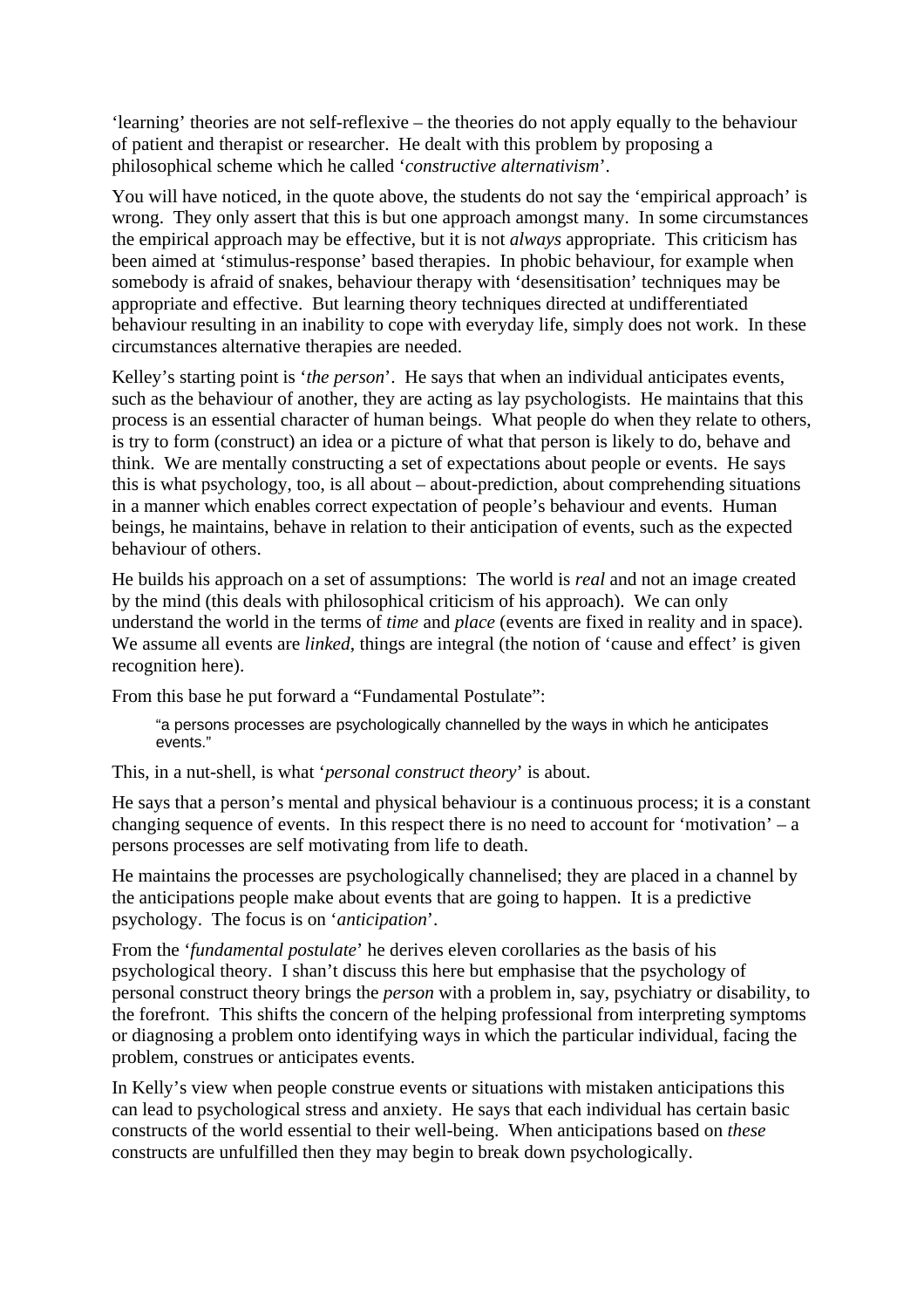For example, put simply, we all have a basic need to be loved and liked. A child may expect that particular behaviour towards their parents will be rewarded with their love. In the course of life, however, parents facing their own conflicts in a marriage, may find that the marriage breaks down and one of partner leaves. The child may approach this parent in the usual way expecting that if he said, "I love you, I like you, won't you stay home", he can anticipate that they will not leave. Part of his 'construction' of this parent (part of the way that he maintains his expectations for this parent) may not indeed then happen. The consequence of his expectations not happening (the fact that what he anticipated did not happen) may mean that his 'basic' constructs have to be reformulated. When this becomes a major challenge then the established personality may start to crumble. Suffering these stresses and strains may result in a complete break down, perhaps resulting in something serious like schizophrenia. Seen this way, this is how schizophrenia might be understood – as the breakdown in a person's basic constructs.

As an aside, some of the techniques

## Page 7

used to assess personality employ grids which plot the way a person construes his world. These have also been turned into tests for conditions like thought-disorder where you get a breakdown in the relationship between a person's basic constructs.

*Personal Construct Theory* can be rather complicated – a matter not really appropriate for discussion here – but what I wanted to emphasise is that this school of psychology interprets a person's behaviour in terms of that person's construction of anticipating events in life rather than from the point of view of I the therapist, or I the specialist. Our concentration is on the person with the problem. I may construe the patient's break-down in a certain way, but this may be totally irrelevant to the way the patient construes his world. What *we* have to do is to find out how the patient construes the problem. How he sees it. What is going wrong with his anticipations. So the emphasis is on the patient's viewpoint. There are major consequences flowing from this approach: the professional cannot say he know better than the patient. Because the emphasis is on the dynamics of his anticipation of the world we cannot then be sure what his anticipations really were without taking the patient's viewpoint seriously.

So, in this approach to psychology there is a certain equality between patient and therapist that is deliberately cultivated for use in the therapeutic situation. Therapy then become a way of saying "Here is my example of a different way that I could construe your world. Perhaps you could try looking at the problem my way and see if this might be useful to you. Perhaps my way

# Page 8

of construing your world may not result in anticipations you normally would expect."

# **Interpreting 'Disability'**

Now, we can move on to looking at different constructions of 'disability' and the expectations that might follow different viewpoints. We will start with looking at some definitions of 'disability'. Here, is a fairly typical definition – "Physical defects that affect his movements or physical action to a greater or lesser extent and prevents him from functioning normally in the physical sense". They go on to say "we should, therefore, regard cripplehood rather as a yardstick for determining how greatly a particular individual's performance of his role in society is influenced by physical factors." This sounds a fairly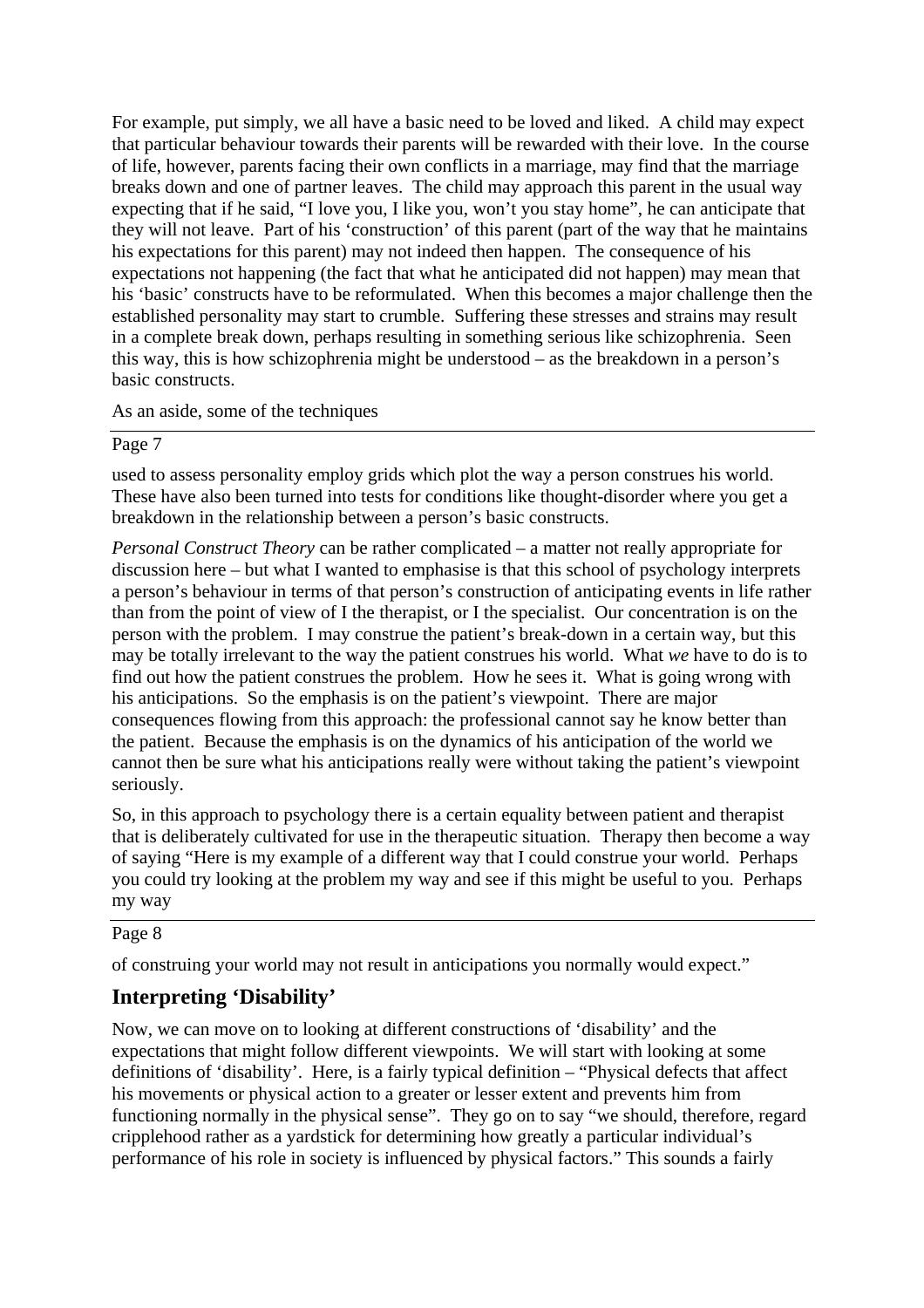reasonable definition. But what I want to put forward is the possibility that there is something fundamentally wrong with this concept of disability.

What they are in effect saying is that when something happens to a person, something physical, this results in some functional disorder which causes a person to become 'disabled'. Now, an alternative way of looking at this is to say that the cause of disability has got nothing to do with the physical defect of the person at all but it is related to the way that society is organised in relation to that particular physical condition. For example: I can't use my legs, and when I come to a building which has some steps than I can't climb the steps – I can't go into the building because I am disabled. This is the usual way that such a situation might be interpreted; but this is not at all

## Page 9

how I might interpret the situation: as the disabled person, the person with the problem, might look at it. The way that I see it is that there are some steps which 'prevent' me from entering the building: it is the steps that cause my disability! It is the barrier in the environment that is making things go wrong.

Now, let me talk about the psychology of 'normal' functioning – the normal way of interpreting situations where social functioning is impaired. Let us say that you want to go from A to B and your motor car breaks down. How do we look at this? Does the person say "I have now become 'disabled', I am disabled now that I am unable to move from one place to another"? Hardly. We see the broken-down car as preventing movement through the environment. Man is constantly overcoming impairments, or situations, outside of themselves which prevents them from reaching personal objectives. Another example: since man can't fly when he flaps his arms, he doesn't conceive of himself as 'disabled' because he doesn't fly. What he does is he designs an aeroplane, which overcomes this *inadequacy*, if you like.

What a person wants to  $do - his$  anticipations, his expectations, where he wants to  $go - may$ be frustrated by any amount of problems, or specific conditions, and we need to look at the individual's 'anticipation' within these situations in order to identify what needs to be overcome. In this respect we need to understand the person's physical condition and then start to see what we can do to overcome the particular problems ' out there', in social events or society, in the buildings, equipment design, machinery. This is the 'normal' way of approaching problems faced by non-disabled people: this is the way we overcome the environmental conditions which 'disable' people.

Now you will see that I am not saying that disabled people don't have physical impairments; but I am saying that society is organised in a way which enables,

## Page 10

say, people who walk so that when they come to a building they can correctly anticipate they will be able to enter the building. However, architects don't design buildings so that people who use wheelchairs are similarly enabled and they too can anticipate they will not be 'disabled' by that building's entry steps. What I, as a disabled person, want to see is that there are ramps, that the kerbs in the streets, etc., are designed in a way that I can anticipate that wherever I go, move in society, I will not be faced with 'disabling' barriers. As I see it there is no theoretical reason for us to say that we cannot overcome all such problems – particularly at a time when we just put a man on the moon – in the same way that we don't say the limitations of man's physical nature prevents space travel.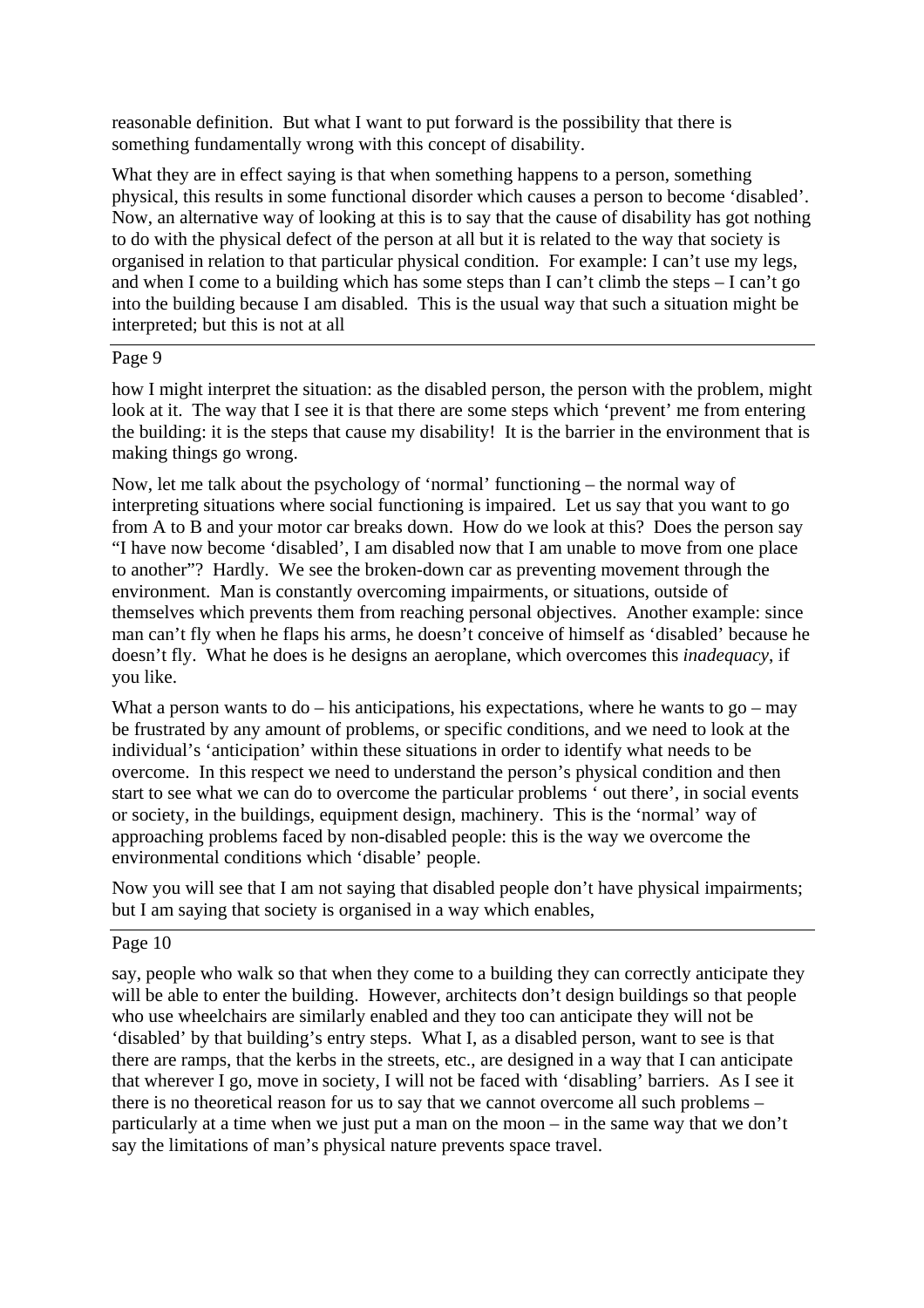What I want to emphasise is that until recently we have been saying that it is a physical character of a disabled person that causes his disability. This is really putting the emphasis in the wrong place. I want to add, that historically it may have been useful to do this, but that this has had certain negative consequences. Nowadays we can construct an alternative way of looking at disability, which may be more useful. This will enable us to build on what has gone before. Now, the point I am trying to make is fundamental to the reinterpretation of the problems that disabled people face.

Despite progress in understanding the situation of disabled people even progressive people who have begun to think differently about disability issues, still make the same error. I'll read a longish quote again from somebody who has been involved in the field of disability for a very long time. The paper is headed:

## Page 11

"The Changing; Character of Disability" illustrates how this person's view. The first point concerns a semantic change:

"The words disability, disabled and disablement are themselves showing changes in use and being replaced at the present time. 50 years ago, the word cripple and incurable were in respectful use. They were perpetuated in the names of several well known institutions but no one would use these names in an institutional christening today. Disabled persons and chronic sick took their place and have, in their turn, been perpetuated this time in an Act of Parliament, The Chronic Sick and Disabled Persons Act 1970. It is significant that no attempt was made in this Act to define either term. Probably few people realise that the sub-group, the young chronic sick officially describes all those who are over 16 and below a pensionable age. Now we are beginning to use the terms impairment and handicapped to indicate the abnormality and disadvantage of being disabled."

She goes on to say that in a recent survey there was a fresh attempt to define 'disability':

"Reference to the disabled is more likely to conjure up a picture of someone in a wheelchair, a spastic, or someone crippled with arthritis, than someone with T.B. or who is totally deaf or a bronchitic. In general, we have used the term impaired to identify those lacking part or all of a limb, organ or mechanism of the body, whether or not it causes handicap and handicapped. Whether the person is at a disadvantage due to the lose or reduction of functional ability."

#### The author

#### Page 12

goes on to say:

"Thus we now have impairment and impaired to indicate a disorder or abnormality which may or may not cause a handicap or disadvantage to the person concerned and handicap or handicapped when they do so disadvantage."

Now this seems to be advanced, but there is still *no* reference to the 'out there', where I say the cause of 'handicap' is to be located. One starts to see, it seems to me, that the differentiation between impairment and handicap merge once again when the impairment is said to cause the handicap. I think this is incorrect. I don't think a physical condition can cause a particular kind of relationship between a person and the environment. Disability, I believe, has with the relationship itself. That is basically my position on disability.

Let me go on a bit further. Because I put the disabled person in the forefront this is the person who, whether he knows it or not, is in a position to say to you what disability is really about. I think that it is for the expert or professional person to start looking at any problems from the disabled person's point of view and, thereby, making sense of what is really going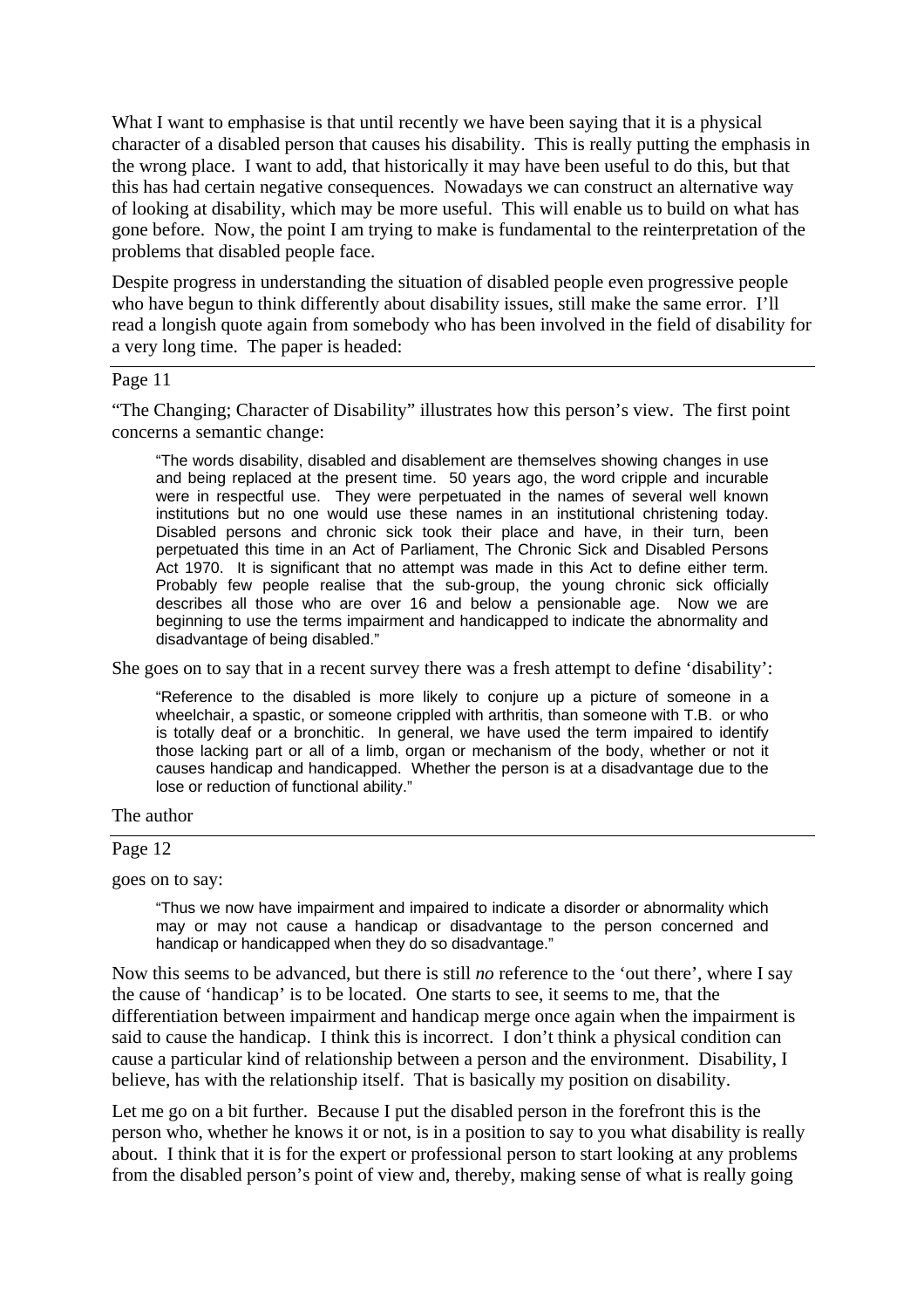on. The author of this particular article does in fact say, for example, that disabled people themselves are now increasingly setting up their own organisations and saying we must have a re-think about the meaning of 'disability'. She adds that the *Disabled Income Group*, which is an organisation of the disabled, "has undoubtedly by campaigning as handicapped people, for handicapped people, altered the conception of the handicapped as passive, accepting group quite different from the non-handicapped people."

So the fact that we have

### Page 13

reached a new understanding in the field of disability, has encouraged some disabled people to say that **'disability' should be recognised as a social phenomena**. We are not saying that the experts were wrong before. We are saying that there is an alternative way which may be more useful now. The author of my quote goes on to say one important hurdle does seem to be being overcome – the idea that handicap is a medical problem and its management belongs to the Health Service:

"The vast majority of handicapped problems are mainly social, educational, employment, architectural and care character. Doctors and the remedial professions contribute constructively when they abandon the doctor/patient, therapist/patient relationship and simply offer a rehabilitation service."

I want to support this progressive view of how the experts can help most at this time. This, I feel is an alternative way to what we've been doing before. I would like to go on to give some examples of what I mean by using a few press cuttings. First of all, I shall quote a surgeon, talking about spine bifida. He has criticised the fact that spine bifida children were just being kept alive. I will not go into that. What I want to go into is the concept of disabled people as seen through is eyes. He says:

"The severely paralysed spina bifida child is usually in a wheelchair by the age of 13 'obese, odiferous and impotent' contemplating a sorry future with justifiable melancholy."

Now to me, this is a

## Page 14

concept of disability to which I don't subscribe. Here, the surgeon is putting forward his own anticipation of what is going to happen to spina bifida children. What we really have to ask is why should this be so? Why should his views be important? There are, in fact, innumerable questions one can ask about his viewpoint. What are the 'constructs', the conception of the disabled, used by the surgeon? His view is not necessarily correct – there are alternative ways of anticipating the life of children with spina bifida.

To my mind what we need to go and look at is how disabled people see themselves. Do they see themselves in this way? What do they think is the problem? Do they see, for example, impotence as a problem or not? How do they anticipate their sexual lives? How do they anticipate the fact of being in a wheelchair? What anticipations and expectations of life do they have? Now, I don't think that the surgeon's approach is really helpful at all. To my mind, the reason that this occurs is because the person involved is seeing disability as caused by the physical nature of spina bifida.

In this case, this is really what he is looking at. He is not looking at 'disability' as something that we can overcome with gadgetry and technology that we certainly have available now. Myself, for example, wouldn't be here 50 years ago, I wouldn't have been alive, I wouldn't have survived as a human being if we didn't have these solutions. The life of paraplegics was regarded exactly as he described spina bifida, even when I first became paralysed. This was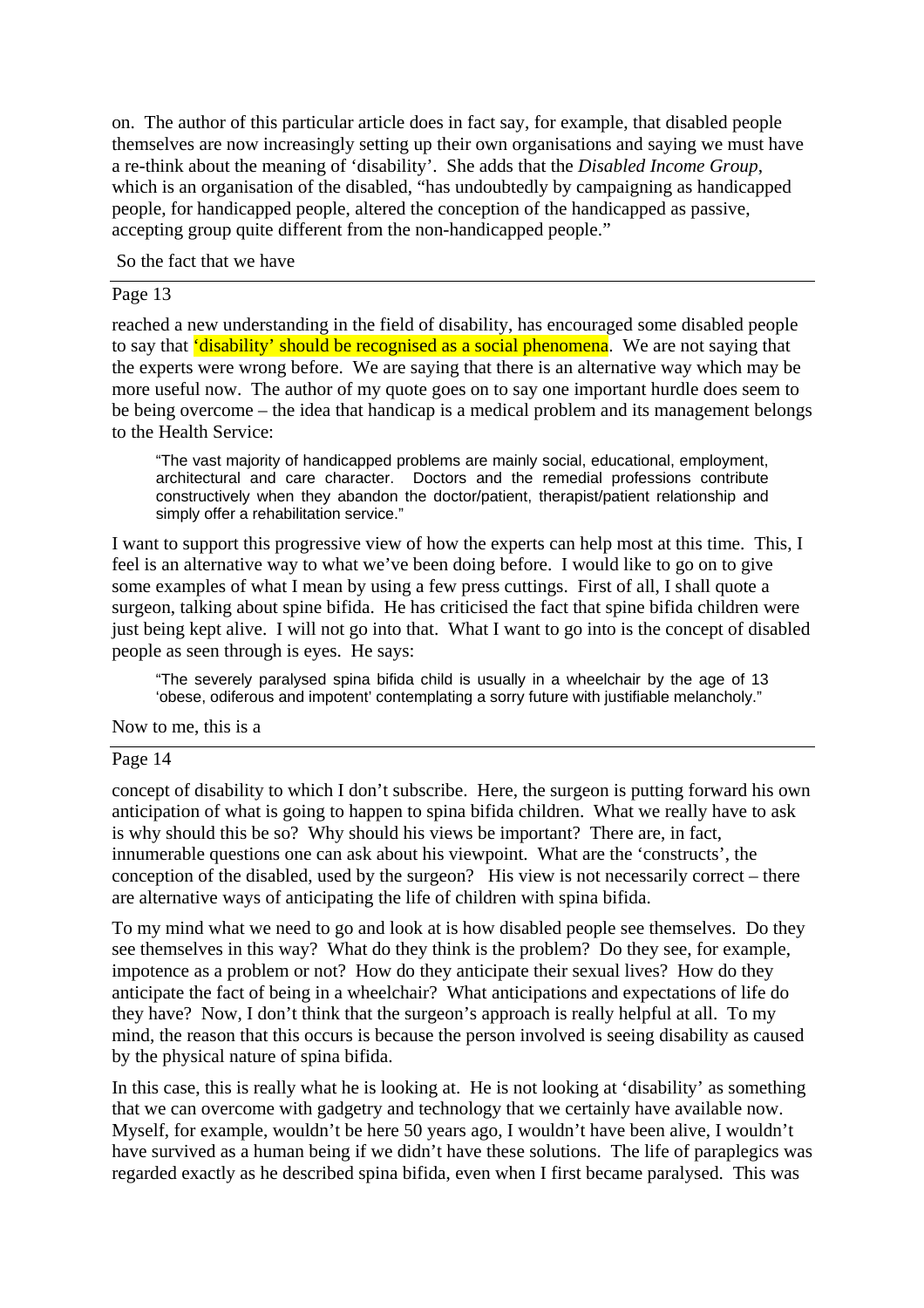the expectation of life that my parents had for me and I had when I first became paralysed. It is palpably wrong and incorrect to have these kind of expectations.

## Page 15

It leads you to a very rigid, and fixed, expectation of what you can do with people. The example shows how a conception of disability as something caused by a physical conditions restricts your thinking. Your concept of disability becomes fixed and then you don't think that things can be changed. Now, I want to go on to the question of access and show a contradictory story. Disability is a very topical subject, and I'll refer to another example:

There is a story current that one of the major television companies wanted to do its bit for the disabled in the course of a soap opera and invited real, live, disabled people along to its massive new multi-million pound studio complex to take part. They found there was no way of getting the wheelchairs in. The architect had not planned for good deeds. As money was apparently no problem – to judge by some of the new building's refinement – you could say this mistake was due to 'ignorance'. What I want to get at here is that a television company, in its nice new building, can see that the approach to disability is changing so it wants to respond positively and they invite disabled people along. However, what happens is that the underlying view of disabled people is manifested, comes out into the open – their needs have been ignored. It was only when disabled people couldn't get into the building that the true nature of the disability is revealed. This is not merely a question of re-thinking what we think disability is. The example shows where 'disability' resides – in the fact that they couldn't get into the building because of its design.

I think the story has a nice twist. It shows how a television company, thinking they were being progressive, that they had overcome the exclusion of disabled people, that were looking at it from a changed viewpoint, were

## Page 16

looking at the wrong thing. What people need to do is to look at what *is* causing the disability. I think this brings it out. Now, some other example from a 'disabled person herself who wrote a letter to the newspaper and I want to read a few extracts from this. She is writing to complain about her life, or what she says is "the lack of a social life".

She says

"I think my subsequent neurosis can be traced to the mixture of bafflement and barely concealed distaste which my comparatively slight disability (a touch of the Toulouse-Lautrec's) seemed to evoke in other members."

This when she joined a social club to overcome her loneliness. She goes on to say that she lost her childhood friendships:

"When they, moved out of my orbit via the normal round of marriage and family, childhood friends, and most of them were imaginary, were left behind in my country of origin"

as she changed her country where she lost these friendships. She goes on to complain about how her timid attempt to come to terms with the world hadn't got anywhere and then she goes on to say,

"please understand that it is not the loneliness or the solitariness that hurts, it is the isolation, the sense of being marooned on a desert island, though within speaking and touching distance of the whole human race."